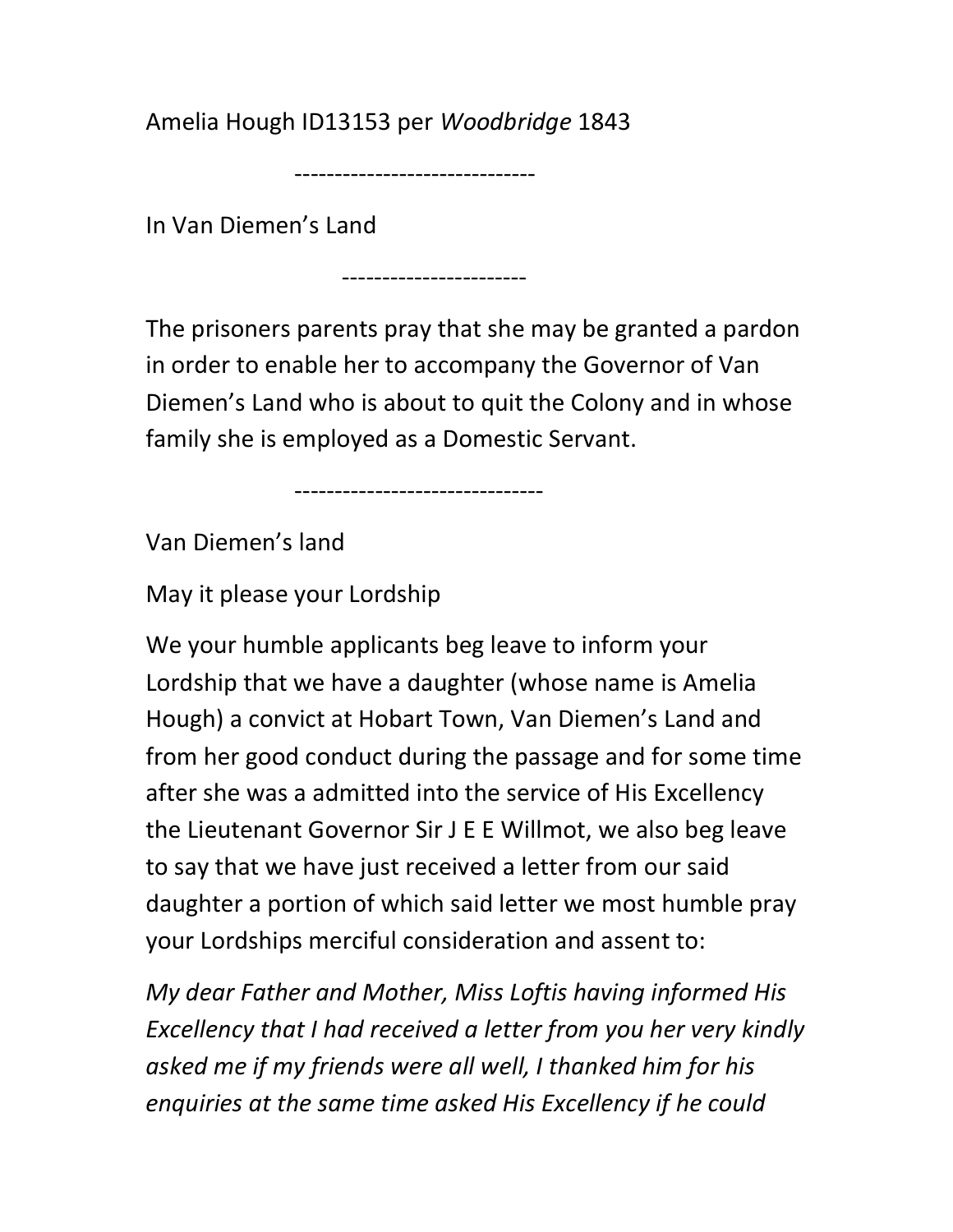please to read the letter which her did, and when her came to that part where you expressed a hope of my pardon, he sent for me into the drawing room, and told me that he would most willingly do it if it laid within his power but it did not altogether, he told me that when I wrote to you again that, if you would intercede for me to the Government at home. My Lord Stanley would then send out to him (Sir E Willmot) and he would then do all that possibly lay in his power for me as Sir Willmott does not expect to stay more than 18 months in Hobart Town expecting to go to Sydney as Governor.

I shall  $\int$  is a lot be ave the family having experienced so much kindness from them but I cannot go unless I have my liberty. I have (by the time you receive this letter) been in His Excellency's service two years and I hope I shall never forget their kindness.

May it please your Lordship to pardon us in thus so far trespassing upon your time and notice, but we humbly hope we most humbly pray your Lordship to be pleased to give your assent to our feeble application on the fact of our unfortunate daughter believing that a thorough reformation had taken place from the fact of her now holding a very confidential situation in the family of that most honoured gentleman , we therefore most humbly beg your Lordships pardon for thus presuming at the same time again humbly praying your Lordships merciful assent.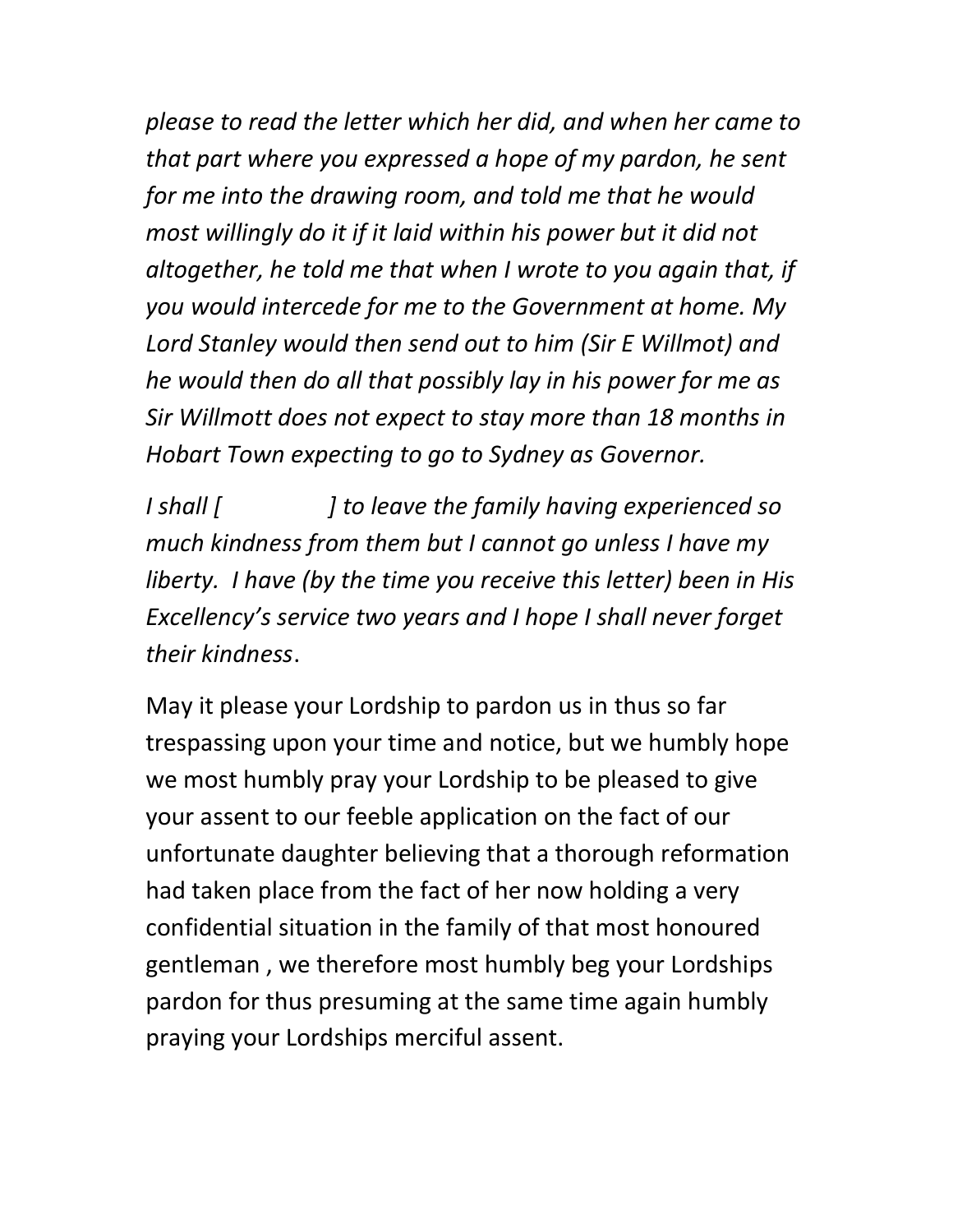We beg to subscribe ourselves your Lordships most obedient and humble servants.

Thomas and Elizabeth Swinfield [Twinfield]

Camp Hill Cottage

Nr Nuneaton

Warwickshire.

-----------------------------

Downing Street

26 May 1846

Sir

I am direct by Mr Secretary Gladstone to transmit to you the accompanying application which had been received at this Office from Thomas and Elizabeth Swinfield respecting the convict whose name is Amelia Hough, and I am to request that you would acquaint Secretary Sir James Graham that the Applicant had been informed that the enquiry ought to have been addressed to the Home Office and that it had been communicated to that Office in order that the necessary answer may be returned to it

I am

Sir

Your most obedient servant